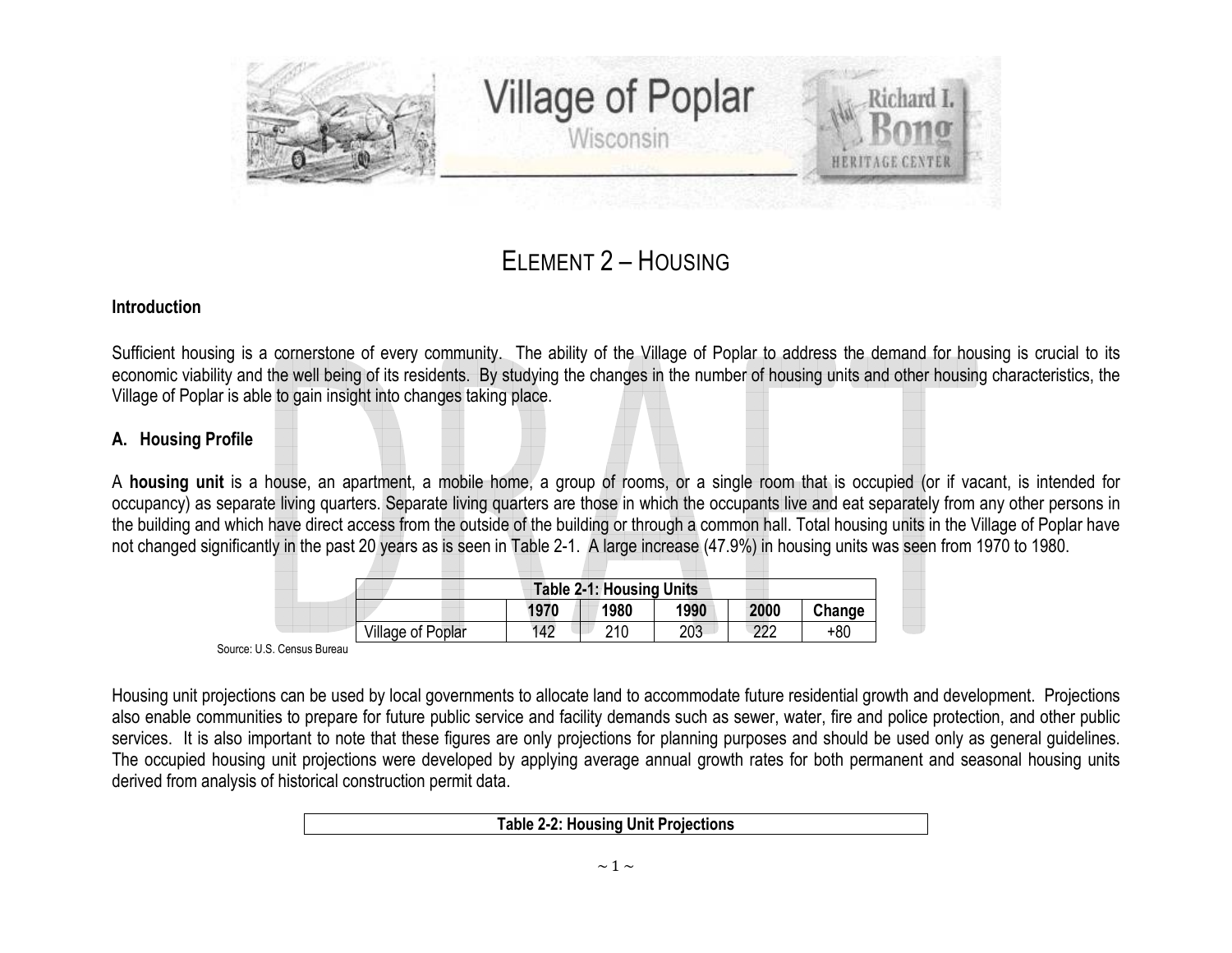|                   |      |      | <b>Village of Poplar</b><br>Wisconsin |      | T brand L<br><b>HERITAGE CENTER</b> |      |        |  |
|-------------------|------|------|---------------------------------------|------|-------------------------------------|------|--------|--|
|                   | 2000 | 2010 | 2015                                  | 2020 | 2025                                | 2030 | Change |  |
| Village of Poplar | *212 | 232  | 252                                   | 272  | 292                                 | 312  | $+100$ |  |

2 | 232 | 252 | 272 | 292 | 312 | +100 Source: \*U.S. Census Bureau (Occupied Housing Units plus seasonal housing units.)

As indicated in the Population & Demographics section of the plan, the Village of Poplar is expected to increase in population through the year 2030. The total number of housing units is also expected to increase over this period. In 2000, the Village of Poplar recorded 222 total housing units. Projections indicate a growth of 100 occupied housing units to the year 2030.

#### **B.Housing Occupancy**

Table 2-3 details the housing occupancy characteristics in the Village of Poplar. Of the 222 total units, only 13 are vacant and threeare used for seasonal, recreational, or occasional use. Of the 209 occupied units, 79.7 percent were owner-occupied and 15.3 were renter occupied.

| <b>Table 2-3: Occupancy Characteristics</b>   |     |  |  |  |  |  |
|-----------------------------------------------|-----|--|--|--|--|--|
| <b>Total Housing Units</b>                    | 222 |  |  |  |  |  |
| Occupied housing units                        | 209 |  |  |  |  |  |
| Owner-occupied                                |     |  |  |  |  |  |
| Renter-occupied                               | 32  |  |  |  |  |  |
| Vacant housing units                          | 13  |  |  |  |  |  |
| For seasonal, recreational, or occasional use |     |  |  |  |  |  |

Source: U.S. Census Bureau

#### **C.Structural Characteristics**

**Table 2-4: Units in Structure**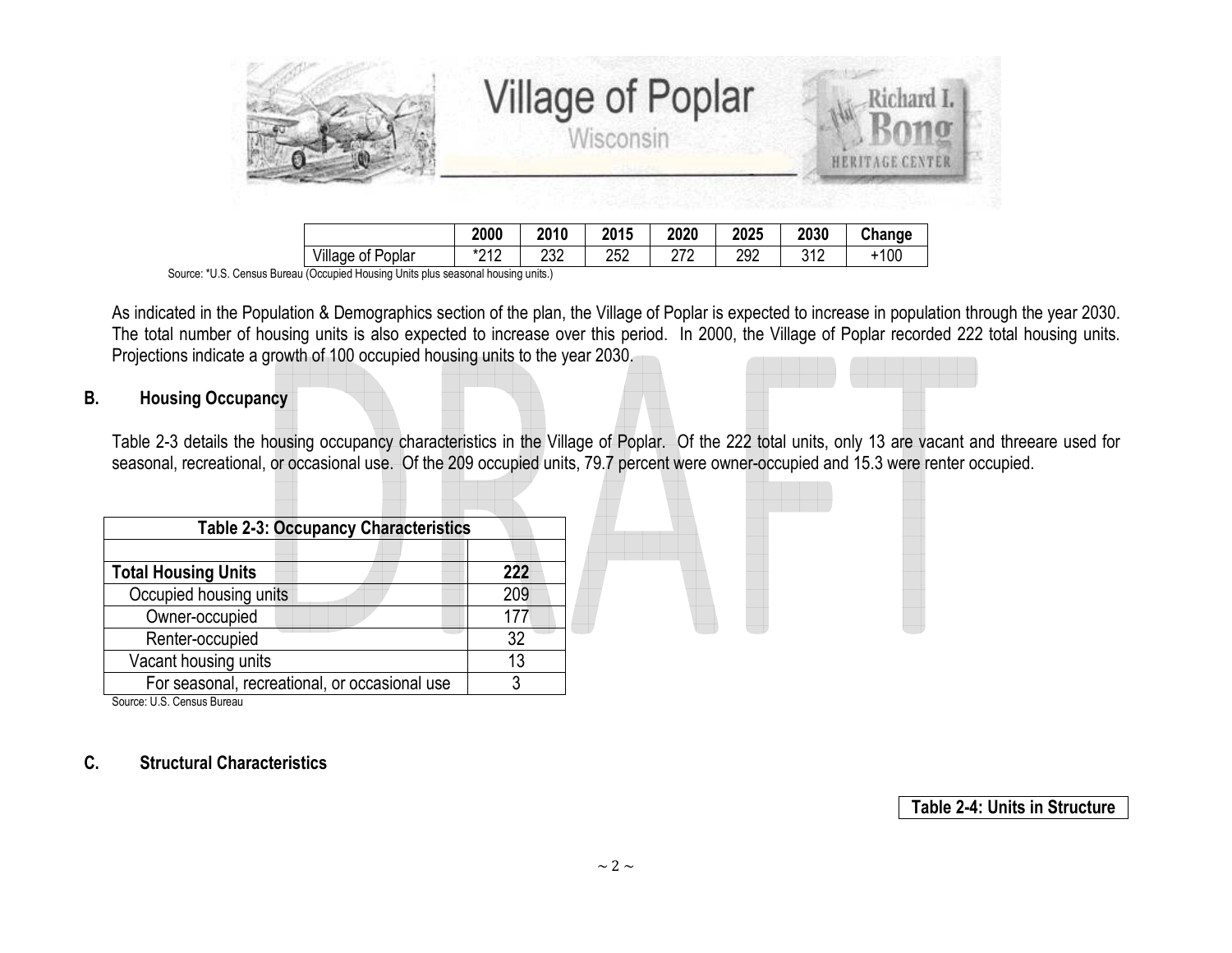

1-unit detached<sup>1</sup>  $\vert$  190 1-unit attached<sup>2</sup>  $\vert$  4

Boat, RV, van, etc. | 2

2-units

3 or 4 units

Mobile home

 $\overline{2}$ 

 $12$ 

 $14$ 

Structural characteristics for the Village of Poplar's housing stock includes units in structure, year structure was built and number of rooms in structures. Table 2-4 details units in structure, Figure 1 shows year the structure was built and Table 2-5 displays the number of rooms in housing units.

Most homes in the Village of Poplar were built between 1970 and 1979 (24.6%) or before 1939 (25.4%). The median number of rooms per home is 6.



 $1$  This is a 1-unit structure detached from any other house; that is, with open space on all four sides.

 $^2$  This is a 1-unit structure that has one or more walls extending from ground to roof separating it from adjoining structures.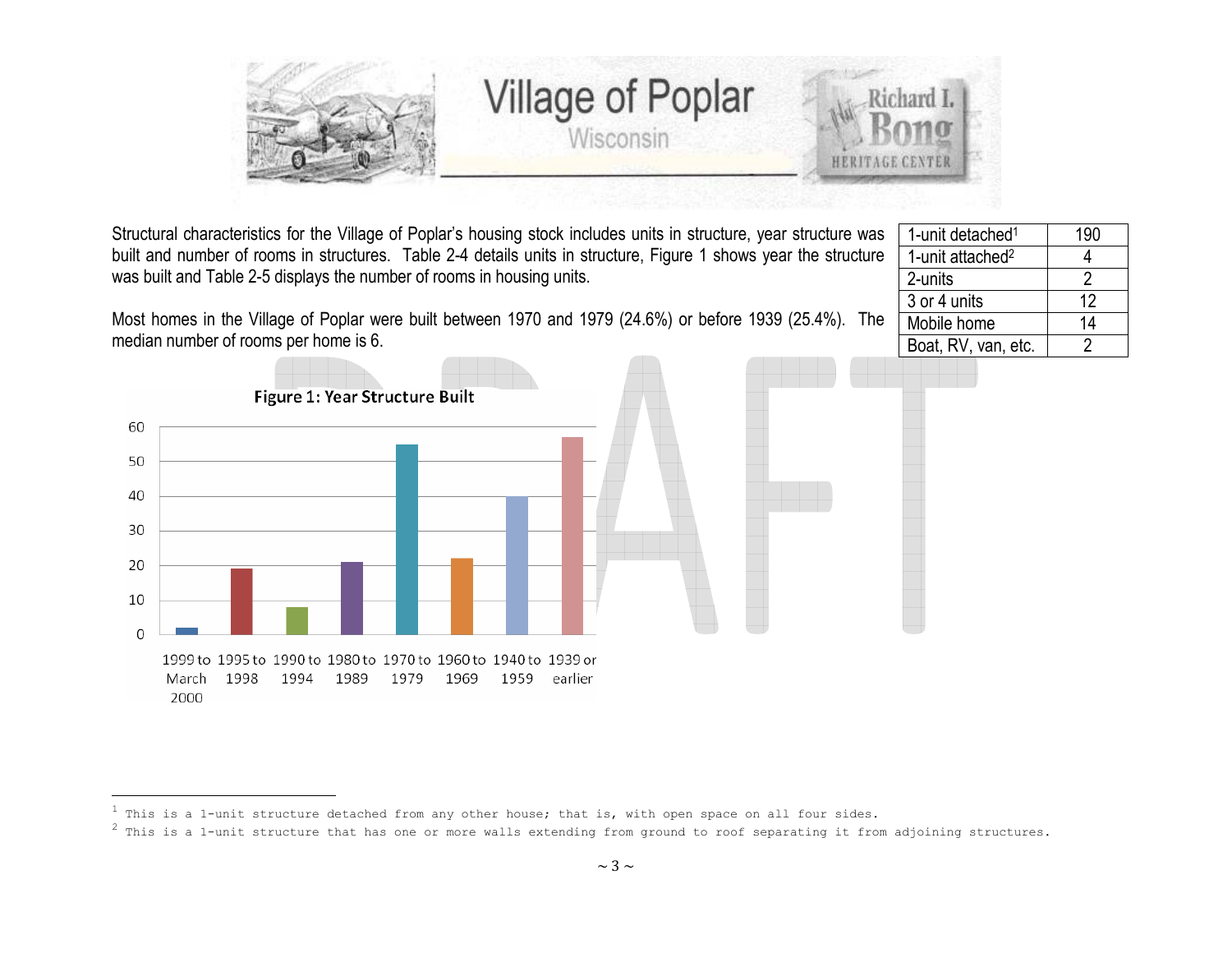

| Table 2-5: Rooms                            |     |
|---------------------------------------------|-----|
| 1 room                                      | 4   |
| 2 rooms                                     |     |
| 3 rooms                                     | 8   |
| 4 rooms                                     | 27  |
| 5 rooms                                     | 46  |
| 6 rooms                                     | 52  |
| 7 rooms                                     | 31  |
| 8 rooms                                     | 25  |
| 9 or more rooms                             | 31  |
| <b>Median (rooms)</b>                       | 6.0 |
| Source: U.S. Census Bureau                  |     |
|                                             |     |
|                                             |     |
| <b>Value and Cost Characteristics</b><br>D. |     |

The value of homes in the Village of Poplar varied from less than \$50,000 to \$199,999 according to the 2000 U.S. Census Bureau. Most of the<br>homes (62%) were valued between \$50,000 and \$99,000. The median value of a home wa of specified owner-occupied units.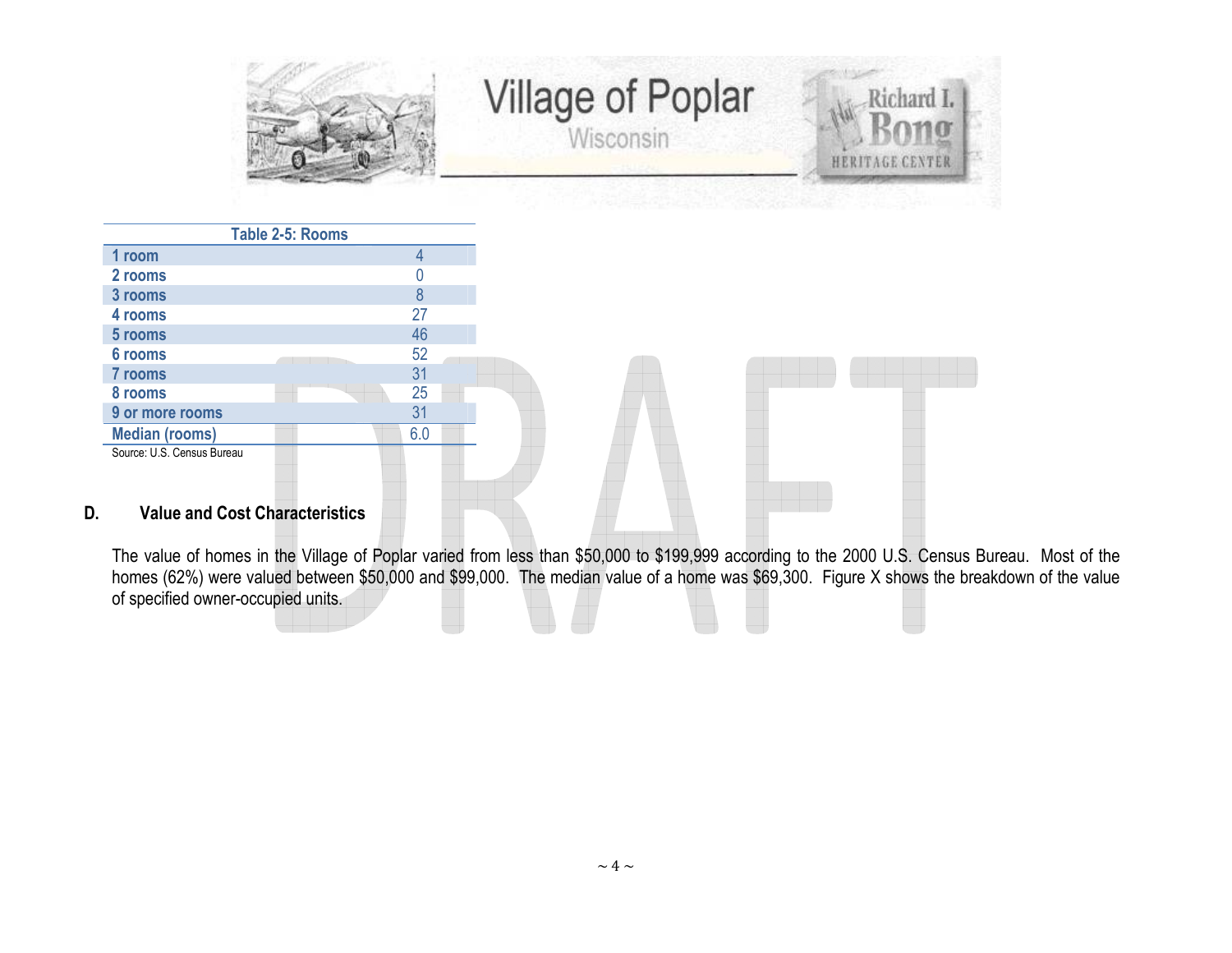

Figure X: Village of Poplar Home Value

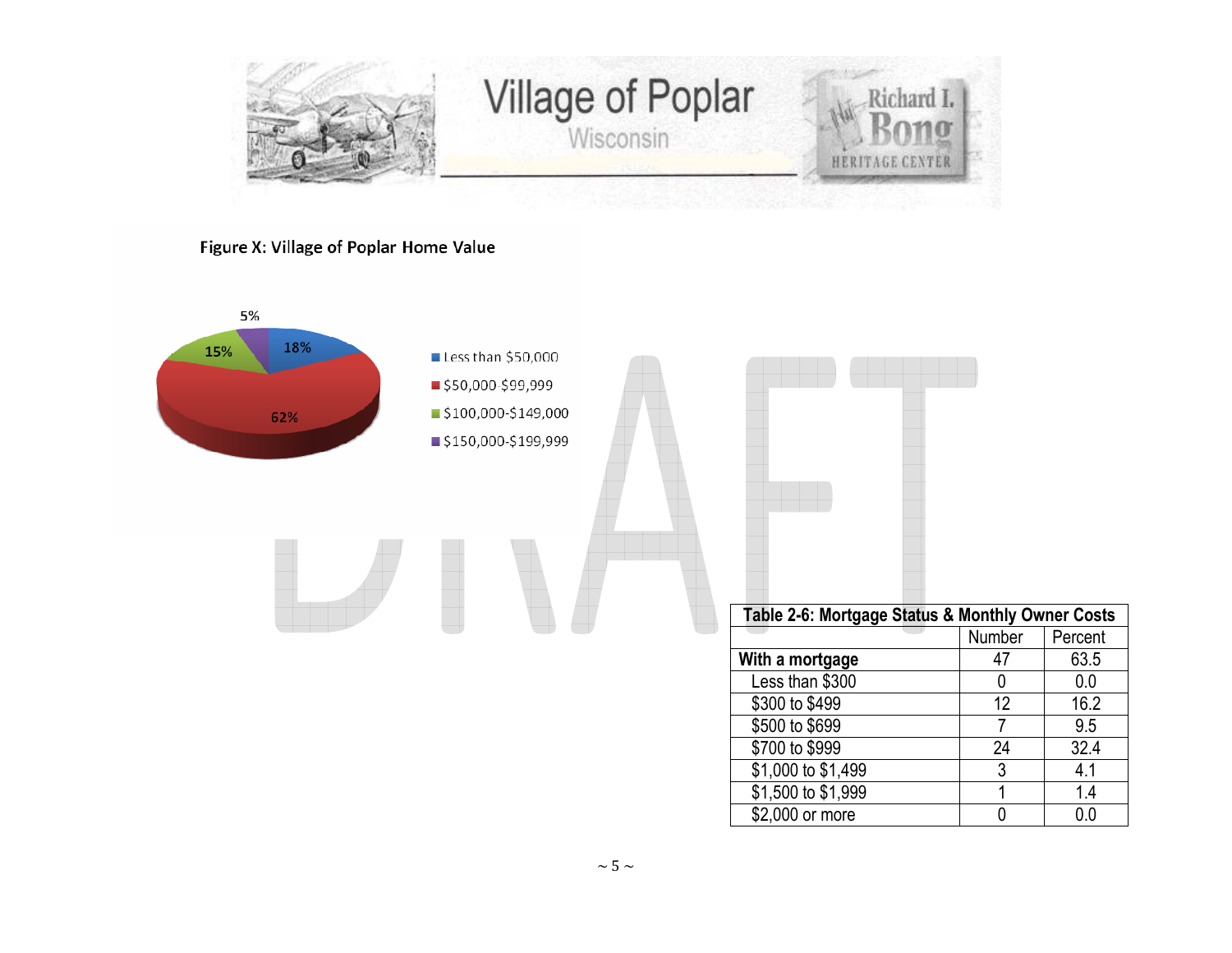

 Table 2-6 shows the mortgage status and selected monthly owner costs for the Village of Poplar. Most (55.6 percent) of homes have a mortgage, with the median mortgage between \$500 and \$699. The median mortgage was \$723.

| Median (dollars)     | \$756 |  |  |  |  |
|----------------------|-------|--|--|--|--|
| <b>Not Mortgaged</b> | 36.5  |  |  |  |  |
| Median (dollars)     | \$314 |  |  |  |  |

Gross rent paid for specified renter-occupied units was between \$200 and \$800 on a per month basis. The median rent was \$384 per month.

# **E. Heating Fuel**

According to the 2000 U.S. Census, most homes (112) in the Village of Poplar were heated with bottled, tank or LP gas. Figure X below reveals all heating sources used.





# **F. Property Taxes**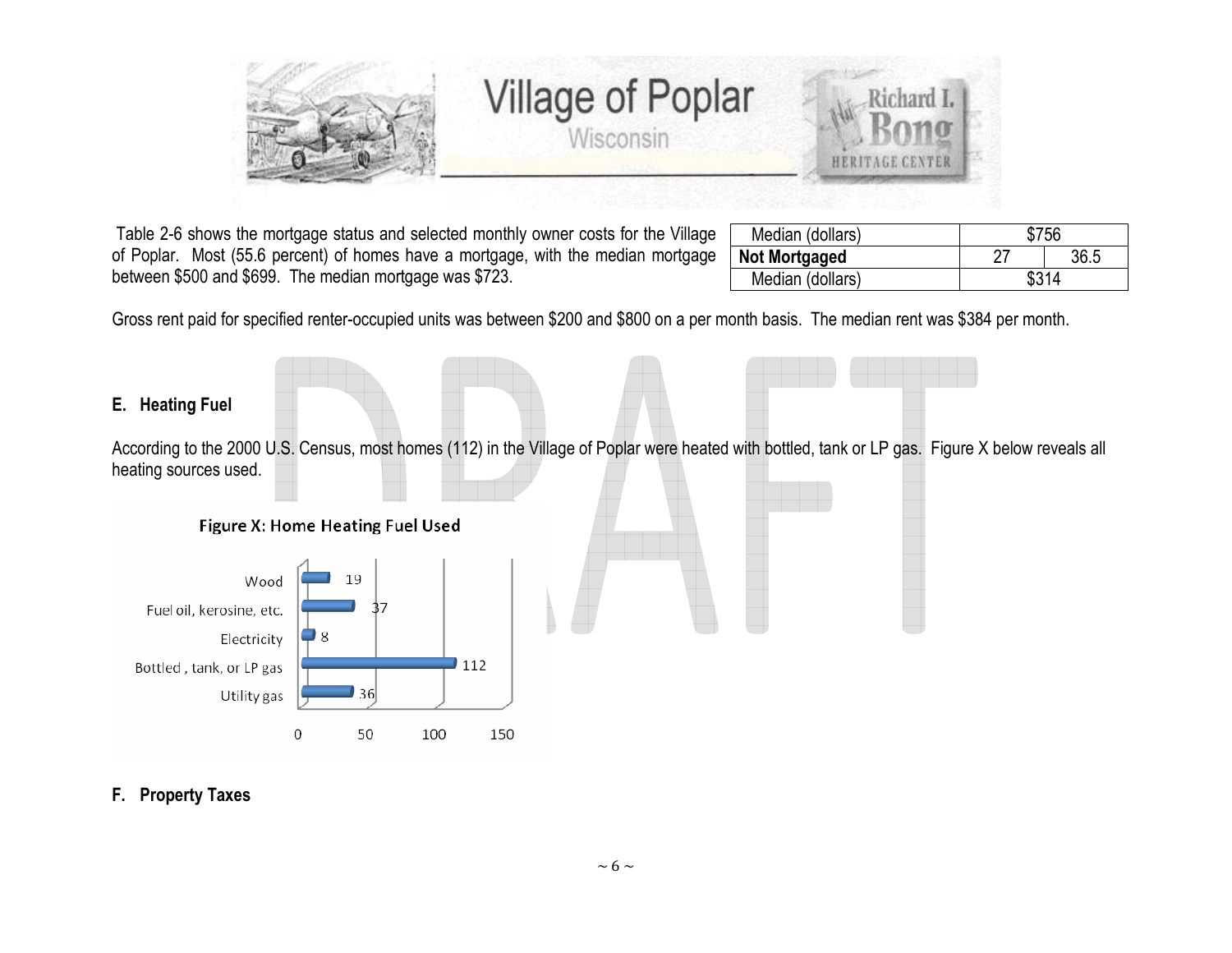

Property taxes can have a significant impact on housing affordability. Home ownership can be put out of reach of low-income families who otherwise may be able to afford a \$600 per month mortgage payment but cannot afford the additional \$100 per month in property taxes. Real estate taxes are based on assessed value of the property multiplied by the equalized ratio, and the mill rate (dollars in tax paid per thousand dollars of property value). Table 2-Xshows the 2006 property tax rates for the Village of Poplar along with the estimated tax burden (before credits – i.e. lottery credit) for the median value home within the Village of Poplar. In 2006, the Village of Poplar had the thirteenth highest tax burden of any Douglas County municipality.



Table 2-X depicts the number of building permits issued for construction of housing units (occupied and seasonal) in the Village from 1995 to 2007. During this 13-year period, the Village of Poplar gained an average of 3.6 housing units per year.

| Table 2-X: 2006 Property Tax Rates & Tax Burden |      |                      |      |                      |                                                       |      |      |              |      |      |      |      |      |
|-------------------------------------------------|------|----------------------|------|----------------------|-------------------------------------------------------|------|------|--------------|------|------|------|------|------|
|                                                 |      | 2006<br><b>Ratio</b> |      | 2006<br>Mill<br>Rate | <b>Estimated 2006 Tax</b><br><b>Median Value Home</b> |      |      | 2006<br>Rank |      |      |      |      |      |
|                                                 |      |                      |      |                      |                                                       |      |      |              |      |      |      |      |      |
| <b>Village of Poplar</b>                        |      | 0.9103               |      | 14.87                | \$1.144                                               |      | 13   |              |      |      |      |      |      |
| Table 2-X: Housing Permits Issued in Poplar     |      |                      |      |                      |                                                       |      |      |              |      |      |      |      |      |
|                                                 | 1995 | 1996                 | 1997 | 1998                 | 1999                                                  | 2000 | 2001 | 2002         | 2003 | 2004 | 2005 | 2006 | 2007 |
| Occupied HU                                     | 3    | 0                    | 5    | 3                    | 3                                                     | O    | 3    | 8            | 4    | 6    |      | 9    | n/a  |
| Seasonal HU                                     |      | 0                    | 0    | 0                    | 0                                                     | 0    | 0    | 0            | 0    | 0    |      | 0    | 0    |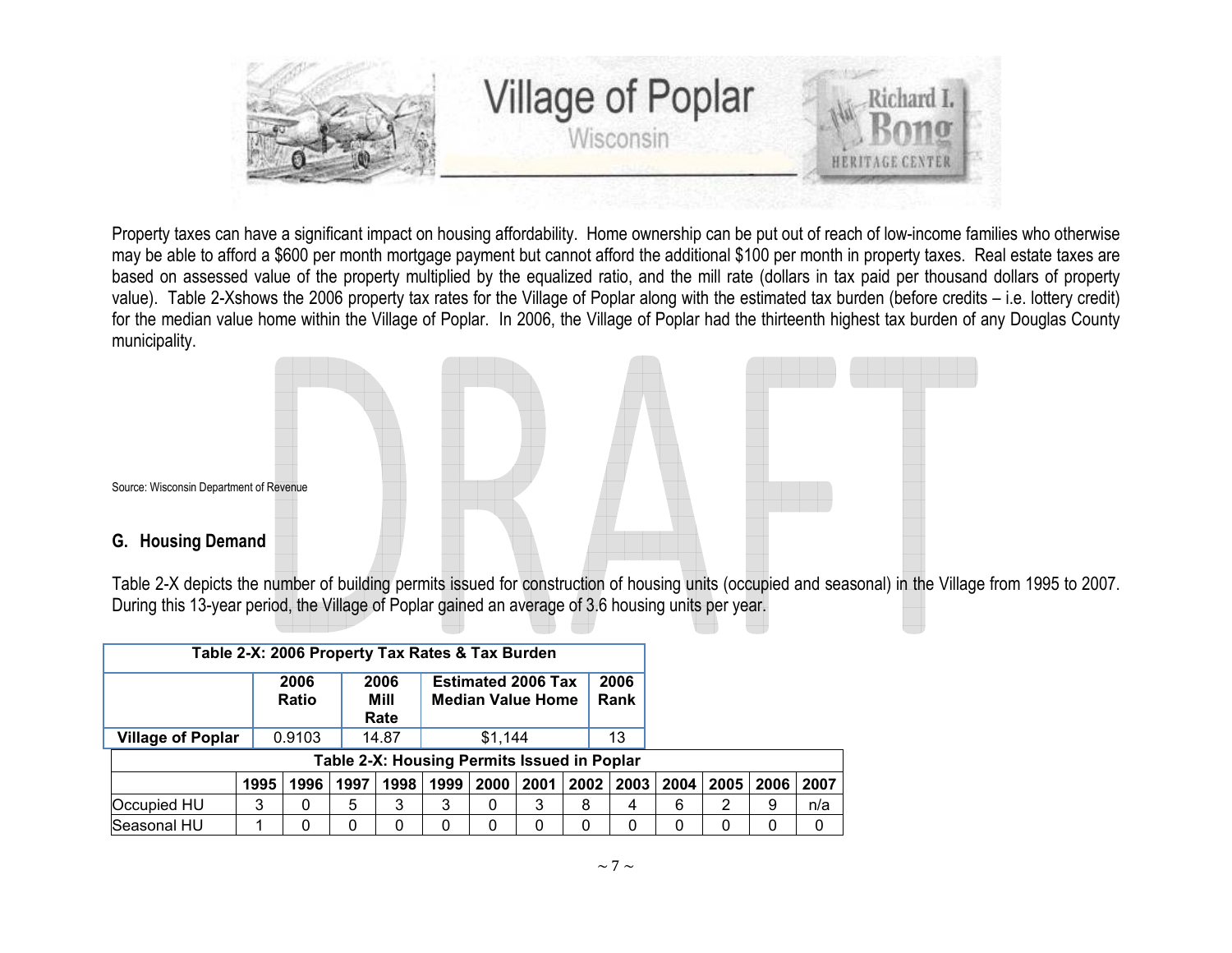

Source: Village of Poplar HU-Housing Units

## **H. Housing Programs**

#### **Poplar Housing Authority**

 The Poplar Housing Authority currently maintains 464 housing units in the City of Poplar and administers the countywide Housing and Urban Development (HUD) Section 8 Voucher program. This program enables county residents to secure a dwelling with fixed rent from private housing stock. To be eligible for the program, a household's gross annual income must be less than 50% of the county median income by household size. Voucher recipients pay approximately 30% of their adjusted monthly income towards rent and the Section 8 Voucher pays the remaining balance.

#### **Catholic Charities, Inc.**

 Catholic Charities, Inc., an organization affiliated locally with the Diocese of Poplar, offers housing counseling services to residents in 16 counties of northcentral and northwestern Wisconsin. Housing services provided by the Housing Counseling Program include education and pre-purchase counseling, credit repair counseling, emergency housing counseling and crisis management, post purchase counseling -- delinquency, default and foreclosure prevention, reverse mortgage counseling, tenant/landlord dispute mitigation, down payment assistance counseling and fair housing education and counseling.

#### **WHEDA (Wisconsin Housing and Economic Development Authority)**

The Wisconsin Housing and Economic Development Authority serves Wisconsin residents and communities by working with others to provide creative financing resources and information to stimulate and preserve affordable housing, small business, and agribusiness.

#### **USDA-Rural Development**

 Rural Development administers federal funds to help secure loan options to assist low-moderate income families with home purchase and rehabilitation. Rural Development generally funds individuals who cannot obtain conventional financing.

#### **CDBG (Community Development Block Grant) Housing Rehabilitation**